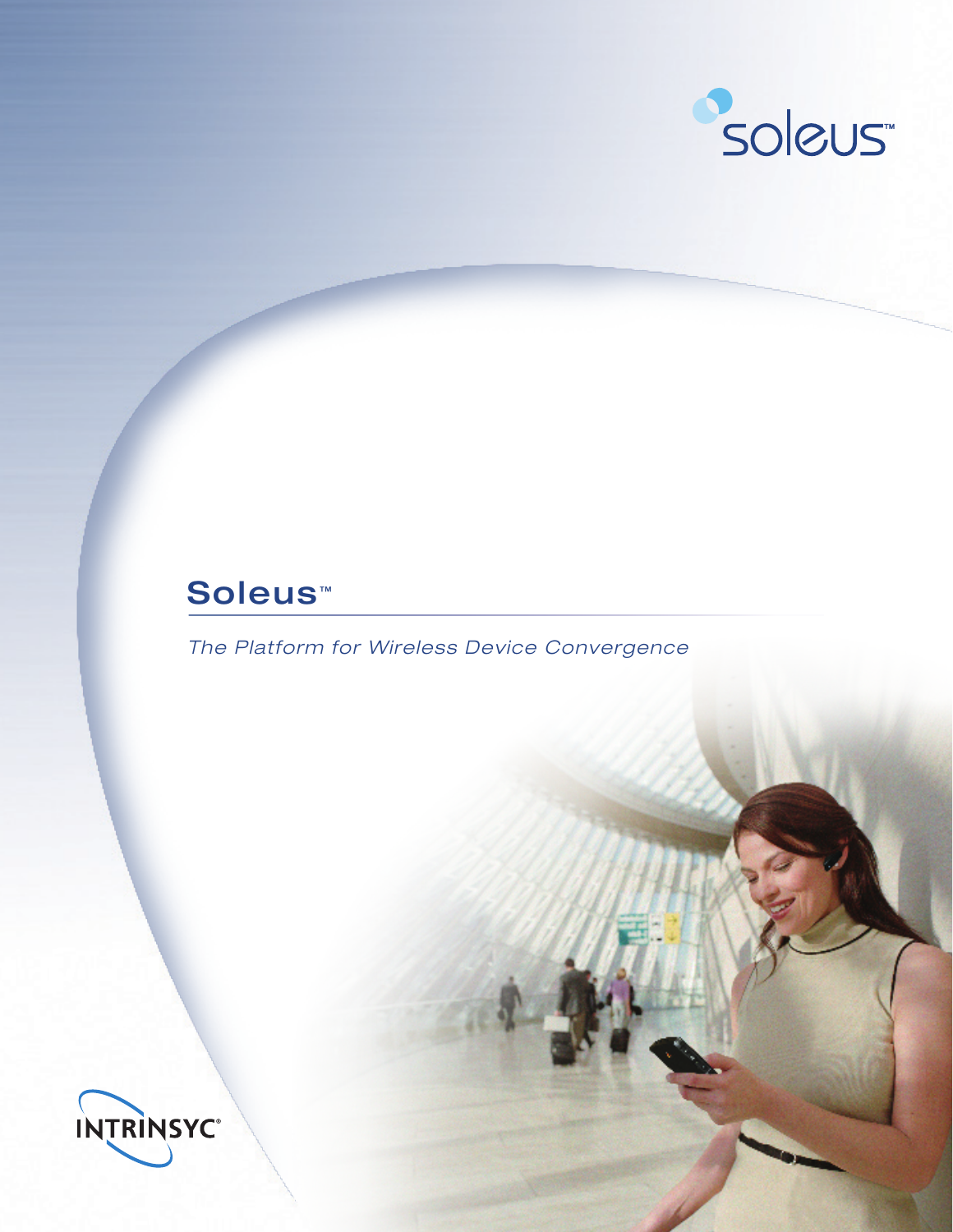<sup>"The Soleus platform gives us a very flexible and</sup> *versatile software foundation with pre-certified Software provider product development telephony and pre-integrated applications. Our engi*neers see great potential in Soleus' architecture and *intuitive UI Framework, which quickly delivers a high* **level of integration and flexibility in software customiza***tion; features that many of our customers require."* market with minimal incremental effort.

Revenue Per Unit (ARPU) with dynamic themes, interface genera-

# **Modular, Open Architecture**

The open Soleus architecture provides a set of modular software components that can be deployed flexibly across multiple handset designs, allowing manufacturers to bring a family of differentiated designs to market quickly. This flexible operating system platform also allows phone manufacturers to more easily provide customization and branding functionality.



Soleus is a proven development platform for feature-rich converged wireless handsets targeted at consumer markets. Built upon Windows Embedded CE – a powerful, stable, and secure highlevel operating system – Soleus is available on leading chipset reference platforms today. It provides vital telephony software, a reference user interface, and a suite of popular voice and data applications.

Because Soleus is a sophisticated platform for rapid device development, it not only shortens project timelines but also reduces engineering costs. Soleus allows customers and partners to focus their energy and effort on creating innovative wireless handsets. These devices feature intuitive user interfaces that combine powerful mobile applications in unique ways that appeal to consumers.



# **Designed for the Marketplace**

Soleus addresses four principal areas of customer needs:

#### *Wireless & handheld product development*

Soleus shortens handset development timelines as a comprehensive platform with tool set, reference UI, telephony, and applications. The platform also allows for easier product portfolio extension without re-work. Developing additional designs with Soleus gets faster over time.

*"Within six months of licensing the Soleus software* platform, we designed and shipped a completely *new mobile phone with mobile TV and personal Carrier product differentiation & MSI 5608 handset by delivering a certified applications revenue generation library, along with Microsoft Platform Builder*   $\mathcal{S}$  solences service operators to define user experiences of  $\mathcal{S}$  ( $\mathcal{S}$  )  $\mathcal{S}$  ( $\mathcal{S}$  ) and  $\mathcal{S}$ configuration tools and Microsoft Visual Studio. *Micro-Star plans to leverage Soleus for a series of wireless handheld devices to help speed time to* To create a complete branding experience, developers can build *market and reduce development risk." navigation. Soleus accelerated development of the* 

Device makers can re-use Soleus components across product lines, leveraging existing technology expertise and applications to get a higher return on investment. Soleus lowers bill-of-materials cost by facilitating software re-use and achieving high performance with modest hardware requirements. Overall development costs are reduced with easy-to-use, familiar tools.

carrier and regional variants – or implement operator-specific brand-– Rex Chang, Special Assistant to VP/GM Consumer ing throughout the device experience, not just the home screen. Electronics Business Unit, Micro-Star International

By enabling UI innovation, Soleus improves a device maker's ability to support operator requirements. This can include advertising, branding, customization, personalization, UI skinning, and themes that reach beyond the main menu and idle screens and into the application level.

> platform, running Windows Embedded CE, has Application Suite *made inroads in the converged wireless device*  Soleus Telephony market ... With Windows Embedded CE, the Soleus *"We are pleased that Intrinsyc's Soleus development tool chain allows for faster and more affordable mobile product development."*

#### *Silicon vendor platform development*

Soleus gives silicon vendors a software solution for gaining new customer opportunities and design wins in wireless handset markets.

By providing a telephony stack and a UI framework for Windows Embedded CE handsets, Soleus enables silicon vendors to offer their customers another choice of operating system – one that enables greater product differentiation.

# **Easy to Use, Powerful Tool Chain**

The Soleus Software Platform extends an industrytested world-class tool set from Microsoft. For device manufacturers, the Soleus Adaptation Kit plugs into the Microsoft Platform Builder configuration tool, with a combined menu structure and expanded drag-and-drop support to accelerate OS and mobile device configuration. The Soleus Adaptation Kit allows developers to select their device features and applications from a large catalog of choices.

The Microsoft Visual Studio development environment is seamlessly extended by the Soleus Software Development Kit (SDK), providing developers with a robust platform for creating new software solutions

# **Deeply Differentiated User Experiences**

The Soleus UI Framework is optimized to delineate between the application and presentation layers, allowing for the efficient delivery of differentiated user interfaces and experiences. Device makers and service operators can even develop event-driven themes, such as loading an "Internet Ready" theme when a Wi-Fi zone is detected, or matching network features to user interests, or displaying marketing offers based on location.

# Achieve Wireless Device Convergence with Soleus

or adapting existing ones to Soleus. The SDK provides libraries, header files, and additional tools for developing and testing Soleus applications.

The revolutionary User eXperience Designer (UXD) tool further extends Visual Studio design tools to rapidly create Soleus-based application user interfaces. This powerful, productive environment for creating and implementing world-class UIs provides a simplified approach for manufacturers. As a visual design tool, UXD offers drag-and-drop UI creation, WYSIWYG environment, the ability to preview a Soleus application UI from within Visual Studio, and source-level debugging.





# **Customers and Partners Talk about Soleus**

– Dr. George Chiou, R&D Sr. Director of Wireless Business Unit at Quanta Computer

– Olivier Fontana, Group Marketing Manager, Windows Embedded Partner Marketing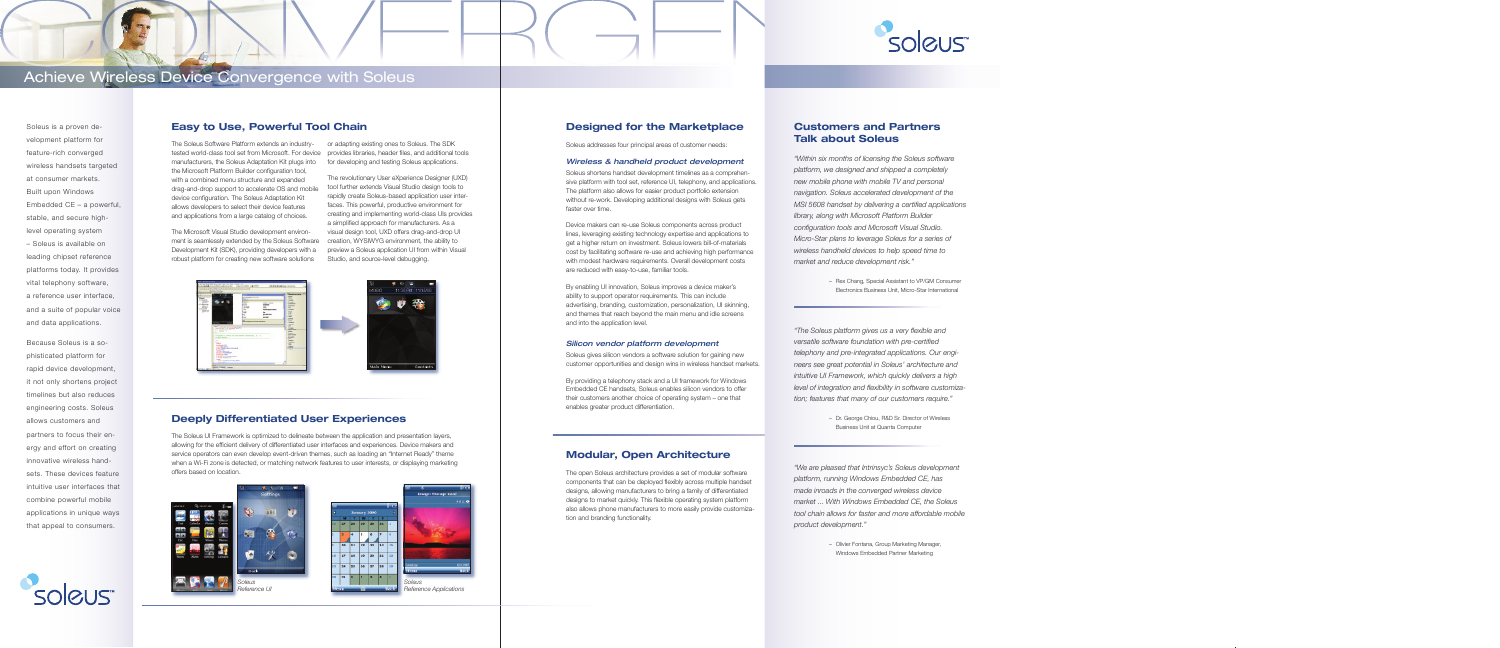And with Soleus, silicon vendors can leverage their expertise in Windows Embedded CE technology to help customers bring up consumer phones and other converged wireless devices.

## *Carrier product differentiation & revenue generation*

Soleus allows wireless service operators to define user experiences at a deeper level than ever before. The UI Framework provides total control over branding and user interface implementations, allowing for differentiation plus consistent execution.

To create a complete branding experience, developers can build carrier and regional variants – or implement operator-specific branding throughout the device experience, not just the home screen.

Most importantly, Soleus helps service providers increase Average Revenue Per Unit (ARPU) with dynamic themes, interface generation, and services enablement. ARPU-earning themes can be pre-loaded and triggered by an event, such as Wi-Fi coverage, time-of-day, or low pre-paid balance.

### *Software provider product development*

Soleus can open up new markets for Independent Software Vendors. Using familiar Microsoft developer tools, Win32 APIs, and existing source code, developers can easily extend existing applications to a broader consumer-focused mobile handset market with minimal incremental effort.



# **Modular, Open Architecture**

The open Soleus architecture provides a set of modular software components that can be deployed flexibly across multiple handset designs, allowing manufacturers to bring a family of differentiated designs to market quickly. This flexible operating system platform also allows phone manufacturers to more easily provide customization and branding functionality.

Soleus is a proven development platform for feature-rich converged wireless handsets targeted at consumer markets. Built upon Windows Embedded CE – a powerful, stable, and secure highlevel operating system – Soleus is available on leading chipset reference platforms today. It provides vital telephony software, a reference user interface, and a suite of popular voice and data applications.

Because Soleus is a sophisticated platform for rapid device development, it not only shortens project timelines but also reduces engineering costs. Soleus allows customers and partners to focus their energy and effort on creating innovative wireless handsets. These devices feature intuitive user interfaces that combine powerful mobile applications in unique ways that appeal to consumers.



# **Designed for the Marketplace**

Soleus addresses four principal areas of customer needs:

#### *Wireless & handheld product development*

Soleus shortens handset development timelines as a comprehensive platform with tool set, reference UI, telephony, and applications. The platform also allows for easier product portfolio extension without re-work. Developing additional designs with Soleus gets faster over time.

Device makers can re-use Soleus components across product lines, leveraging existing technology expertise and applications to get a higher return on investment. Soleus lowers bill-of-materials cost by facilitating software re-use and achieving high performance with modest hardware requirements. Overall development costs are reduced with easy-to-use, familiar tools.

By enabling UI innovation, Soleus improves a device maker's ability to support operator requirements. This can include advertising, branding, customization, personalization, UI skinning, and themes that reach beyond the main menu and idle screens and into the application level.

#### *Silicon vendor platform development*

Soleus gives silicon vendors a software solution for gaining new customer opportunities and design wins in wireless handset markets.

By providing a telephony stack and a UI framework for Windows Embedded CE handsets, Soleus enables silicon vendors to offer their customers another choice of operating system – one that enables greater product differentiation.



# **Easy to Use, Powerful Tool Chain**

The Soleus Software Platform extends an industrytested world-class tool set from Microsoft. For device provides libraries, header files, and additional tools manufacturers, the Soleus Adaptation Kit plugs into the Microsoft Platform Builder configuration tool, with a combined menu structure and expanded drag-and-drop support to accelerate OS and mobile device configuration. The Soleus Adaptation Kit allows developers to select their device features and applications from a large catalog of choices.

The Microsoft Visual Studio development environment is seamlessly extended by the Soleus Software Development Kit (SDK), providing developers with a robust platform for creating new software solutions

# **Deeply Differentiated User Experiences**

The Soleus UI Framework is optimized to delineate between the application and presentation layers, allowing for the efficient delivery of differentiated user interfaces and experiences. Device makers and service operators can even develop event-driven themes, such as loading an "Internet Ready" theme when a Wi-Fi zone is detected, or matching network features to user interests, or displaying marketing offers based on location.

# **Get the Soleus Advantage**

Soleus is a comprehensive solution that allows customers and partners to benefit from Intrinsyc's 11 years of experience with converged wireless device development and systems integration. For Soleus software platform licensees, access to Intrinsyc's world-class wireless engineering resources and services is an important benefit. To learn more about how Intrinsyc can help get your next converged consumer handset to market rapidly and reliably, please visit our website at www.intrinsyc.com.

# Achieve Wireless Device Convergence with Soleus

or adapting existing ones to Soleus. The SDK for developing and testing Soleus applications.

The revolutionary User eXperience Designer (UXD) tool further extends Visual Studio design tools to rapidly create Soleus-based application user interfaces. This powerful, productive environment for creating and implementing world-class UIs provides a simplified approach for manufacturers. As a visual design tool, UXD offers drag-and-drop UI creation, WYSIWYG environment, the ability to preview a Soleus application UI from within Visual Studio, and source-level debugging.